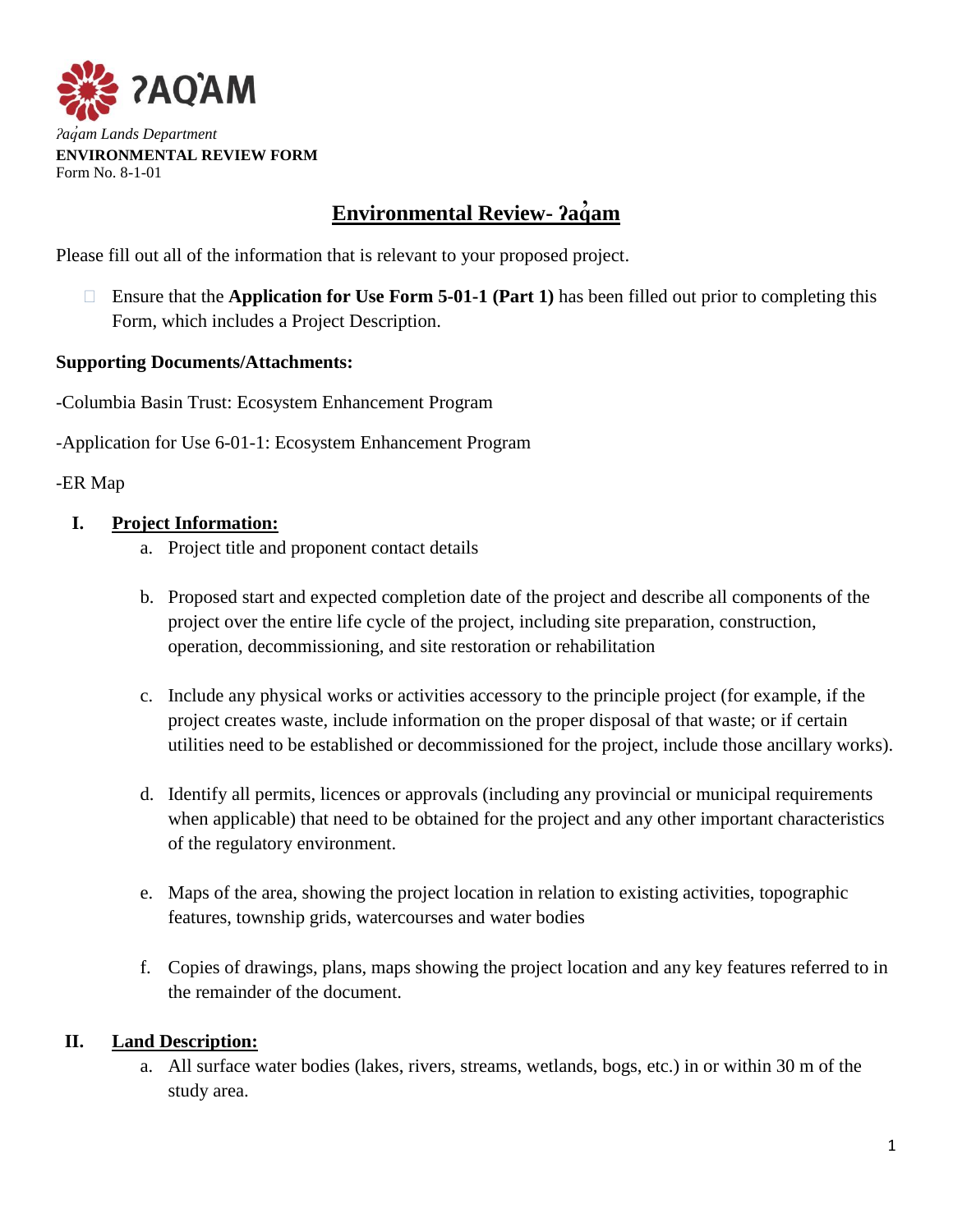- b. Identify all drinking water wells or aquifer recharge zones (i.e., a land area into which water can infiltrate into and replenish an aquifer relatively easily) and the depth to groundwater, if known.
- c. Soil type and topography, slope and any special landforms within the specified project area.
- d. Describe the land use (e.g., zoning, current and past land uses and ownership) at the project site and any existing and planned resource use within the boundaries or surrounding areas of the site that may be affected by the proposed project (e.g., farming, forestry, mining, commercial fisheries, wildlife populations and/or distribution, trapping/hunting, location of traditional plants, water resources).

# **III. Flora and Fauna**

- a. Identify any plant and animal species that are listed under the federal *Species At Risk Act* that have the potential to be present in the project area (the *Species At Risk* registry managed by Environment Canada provides information on listed species at risk and their habitat.).
- b. Identify any migratory birds as populations and as individuals and their habitats, eggs and nests that have the potential to be present in the project area.
- c. If the project involves in-water works or is sited near water, identify any fish species that have the potential to be present in the project area and identify the type and location of fish habitat
- d. Describe the vegetation in the area (such as forests, marshes, grass fields, cultivated fields) as well as in the adjacent areas.
- e. Describe animals in the area (aquatic species, amphibians, reptiles, birds, mammals) as well as in the adjacent areas.
- f. Identify any significant sensitive natural areas (e.g., wetlands, overwintering or calving areas, spawning grounds, etc.) in the project area.

# **IV. Traditional/Cultural Uses**

a. Identify any traditional, historical, archeological and/or cultural use areas in the project area.

# **V. Environmental Effects and Mitigation**

- a. Indicate any potential effects from the project to:
	- i. Surface and groundwater quality, flow, or movement; any resulting sedimentation or erosion; and any pollution from operations or accidental spills.
	- ii. The land surface (e.g., clearing of trees, shrubs, or ground vegetation), any unique and sensitive features (e.g., wetland or park), or adjacent properties.
	- iii. Any plant or animal species, including those listed under the federal *Species At Risk Act* that have the potential to be affected in the project area.
	- iv. Any migratory birds as populations and individuals or their habitats, eggs and nests.